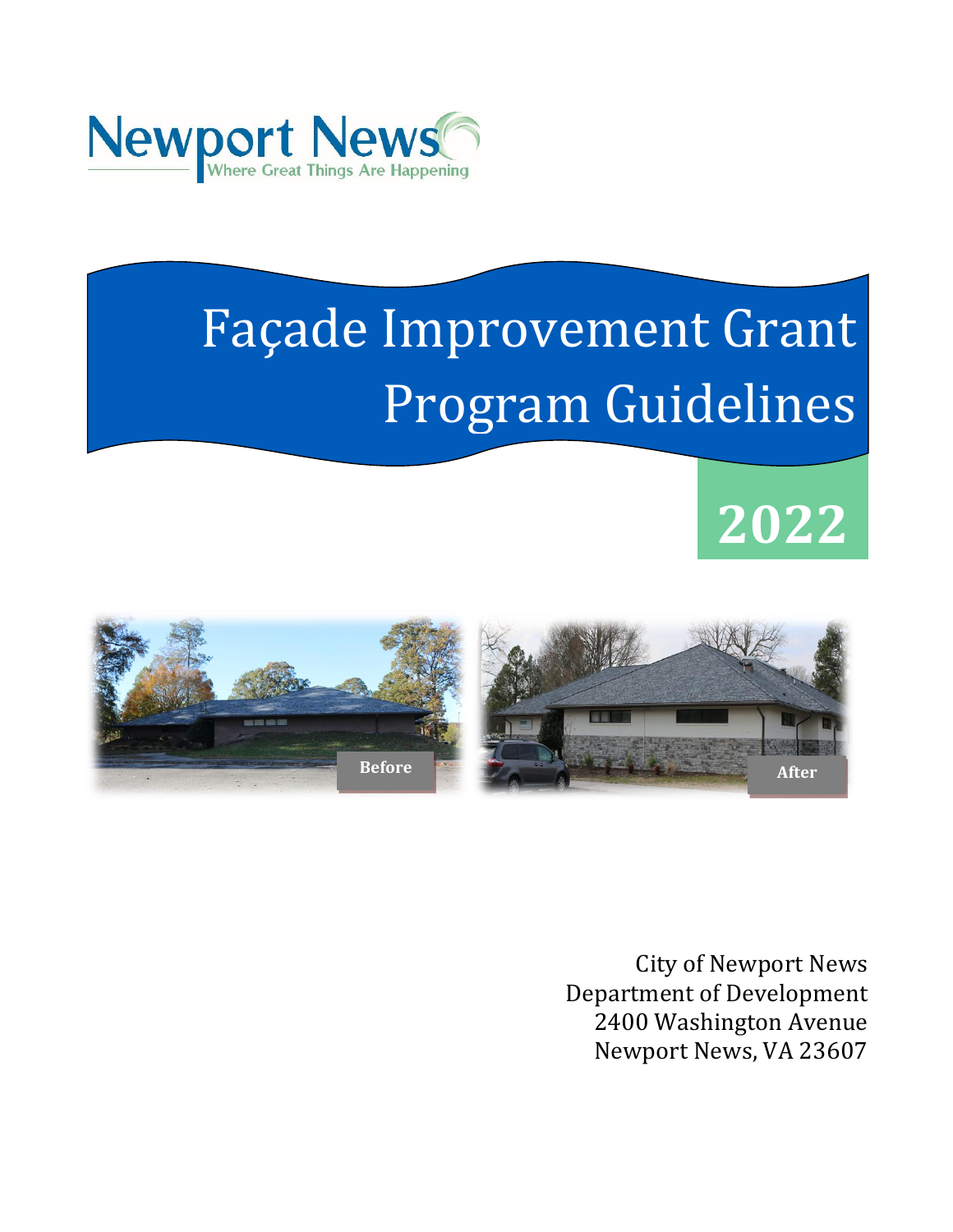

# **I. What is the purpose of the Façade Improvement Grant (FIG) program?**

The objective of the Façade Improvement Grant (FIG) program is to restore, sustain, and improve commercial properties located within the City of Newport News. This program provides matching grant funds for property owners in Newport News to aesthetically enhance their properties in an effort to revitalize and strengthen business communities, and encourage private investment throughout the City.

# **II. Who is eligible to apply for a FIG?**

Property owners citywide are eligible to apply for a FIG if the following *minimum* requirements are satisfied:

- $\boxtimes$  Property is for commercial, industrial, office or mixed-use(mixed-use must have a commercial component)
- $\boxtimes$  Property is taxable and structure is at least 15 years old
- $\boxtimes$  Property and applicant are current on all City of Newport News taxes and fees (property, BPOL, machinery & tools, stormwater, etc.)

Properties ineligible for this program include:

- Stand-alone retail chains, national franchises, places of worship or residential buildings/complexes
- Ownership is by a City of Newport News employee, IDA/EDA Board member, other city official or their spouse

#### **III. What types of improvements can the FIG be used for?**

- $\checkmark$  Contracted labor related to any eligible improvements
- $\checkmark$  Canopy or awning installation and/or repair, where appropriate
- $\checkmark$  Certified green/sustainable exterior improvements
- $\checkmark$  Decorative fencing, where appropriate (not chain-link)
- $\checkmark$  Accessibility ADA compliant projects (ramps, thresholds, removal of barriers)
- $\checkmark$  Exterior lighting (Dark Sky recommended)
- $\checkmark$  Exterior painting or re-siding, including prep work
- $\checkmark$  Screening of areas such as dumpsters, propane tanks, etc.
- $\checkmark$  Hardscape improvements (benches, brick sidewalks, bicycle racks, fountains, etc.)
- $\checkmark$  Masonry repairs and tuck pointing
- $\checkmark$  Landscaping Improvements (when in conjunction with other improvements)
- $\checkmark$  Removal/replacement of architecturally inappropriate or incompatible exterior finishes and materials
- $\checkmark$  Restoration of architectural details or removal of materials that cover architectural details
- $\checkmark$  Repair and/or replacement of windows and exterior doors
- $\checkmark$  Roofing (in conjunction with other improvements)
- $\checkmark$  Upgrades to parking surface areas (with other improvements)
- $\checkmark$  Undergrounding of overhead utility lines
- $\checkmark$  Window and cornice flashing and repair (with other improvements)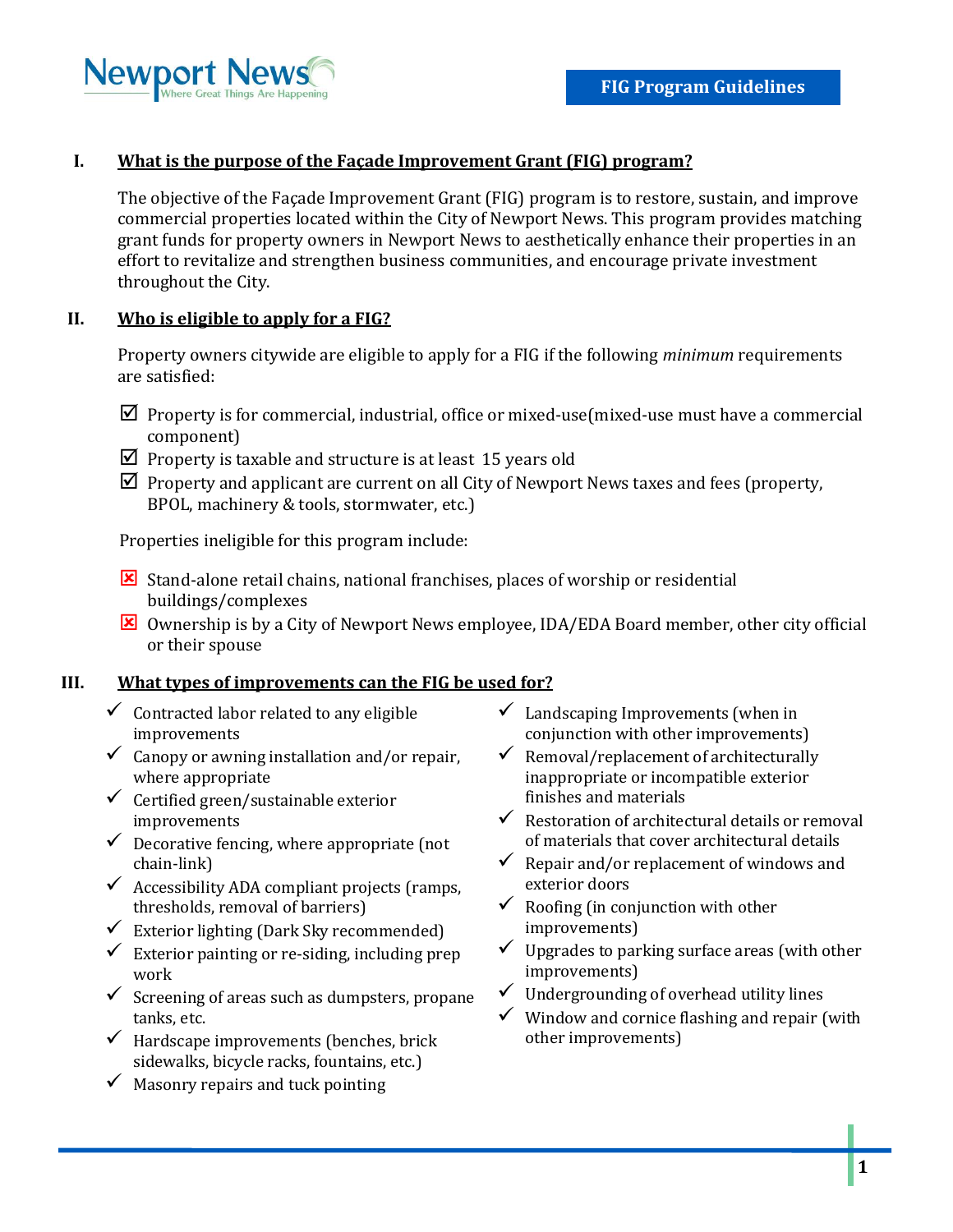

### **IV. What types of improvements can the FIG** *not* **be used for?**

- Billboards
- Chain-link fencing
- Current code violations
- **\*** Interior work or improvements
- **\*** Improvements in progress or completed prior to preliminary approval
- **\*** Mechanical and HVAC systems
- $\boldsymbol{\times}$  Installation, repair or replacement of exterior signage
- $\boldsymbol{\star}$  New construction
- $\boldsymbol{\star}$  Pylon or temporary signs
- Religious symbols
- **x** Security systems (metal roll down gates, window bars, cameras, etc.)

## **V. How much money can I receive from a FIG?**

The City of Newport News FIG program is a matching grant program. A grant match is *required* in order to receive grant funds. **The maximum FIG amount available for any approved application is \$20,000.** Grant funds are generally available for up to 50% of eligible improvement costs, a 1:1 match. In other words, every grant dollar an applicant puts into a project, the City will match by one dollar, up to the maximum of \$20,000.

Properties located within Virginia Enterprise Zone (VEZ) #31, Enterprise Zone #3, Historic properties designated by National Register of Historic Places, and properties located within a locally-designated Historic district or on the Virginia Landmarks Register are eligible to receive grant funds for up to 75% of eligible improvement costs, a 1:3 match, provided the improvements meet the Secretary of the Interior standards. In these areas, each dollar an applicant puts into the project will be matched by three dollars from the City, up to the maximum of \$20,000. For more information on Virginia Enterprise Zone, or to verify that your property is in a VEZ, please visit investnewportnewsenterprisezone.com. Examples of grant matches can be found in the table that follows.

| <b>Grant Match Ratio</b>                                                           | 50% (1:1) Match | 75% (1:3) Match for<br><b>Designated Areas</b> |
|------------------------------------------------------------------------------------|-----------------|------------------------------------------------|
| Example 1: Sample price breakdown for projects showing same project cost           |                 |                                                |
| Cost of Eligible Improvements                                                      | \$25,000        | \$25,000                                       |
| <b>Amount Applicant Pays</b>                                                       | \$12,500        | \$6,250                                        |
| Amount Authorized for FIG                                                          | \$12,500        | \$18,750                                       |
|                                                                                    |                 |                                                |
| <b>Example 2: Sample price breakdown for projects showing MAXIMUM grant amount</b> |                 |                                                |
| Cost of Eligible Improvements                                                      | \$40,000        | \$30,000                                       |
| <b>Amount Applicant Pays</b>                                                       | \$20,000        | \$10,000                                       |
| Amount Authorized for FIG                                                          | \$20,000        | \$20,000                                       |
|                                                                                    |                 |                                                |
| Example 3: Sample price breakdown for projects showing large project cost          |                 |                                                |
| Cost of Eligible Improvements                                                      | \$100,000       | \$100,000                                      |
| <b>Amount Applicant Pays</b>                                                       | \$80,000        | \$80,000                                       |
| Amount Authorized for FIG                                                          | \$20,000        | \$20,000                                       |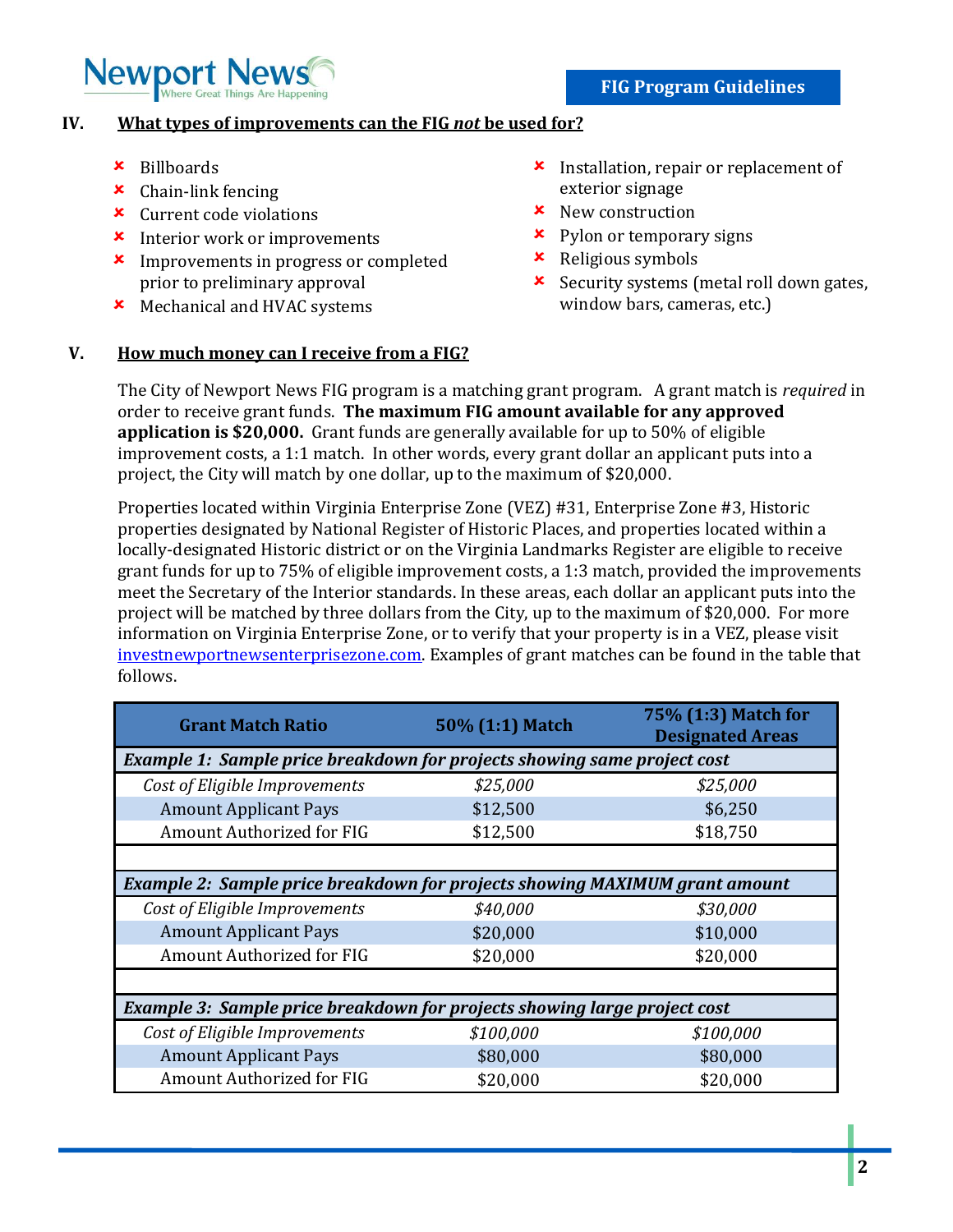

### **VI. Are there any restrictions?**

Funding is available on a first come, first served basis until program funds are depleted. Grants are awarded to applicants who have provided a complete application package and have received approval by the FIG Team, the Revolving Loan Fund Committee (RLF) and the Newport News Economic Development Authority (EDA).

All recipients of a FIG are required to sign a Grant Agreement. This document will establish the conditions of approval and terms of grant disbursement. In no event will funds be disbursed in a ratio higher than the matching requirements. Proof of costs paid by the applicant will be required before grant funds are to be disbursed. Grants do not require repayment *unless* a project is not completed according to the terms established in the Grant Agreement. Grant payments *will not* be made if façade improvements deviate from those outlined in the Grant Agreement and/or have not been previously approved.

Grants are for use on a single property. Property owners seeking to improve multiple properties must submit an application for each property separately. If awarded a FIG, recipients must have the eligible façade improvements completed within one calendar year (365 days) of the date on the signed Grant Agreement. Properties improved using these grant monies are not eligible for an additional FIG until a 36-month period has elapsed from the date of final check disbursement.

In no event will a grant be awarded solely for repairs or improvements if there are already cited code violations at the property requiring corrective actions. In no event will a grant be awarded to only meet the required improvements associated with the proffers of a Conditional Rezoning, the conditions of a Conditional Use Permit, or the requirements of a Special Exception.

#### **VII. What do I need to apply for a FIG?**

To be considered for a FIG, applicants must submit all of the following documents to the Newport News Department of Development:

- **1.** Completed application form
- **2.** Valid applicant identification
- **3.** Color photographs of current façade (must show façade/areas to be improved)
- **4.** Written project description of intended façade improvements
- **5.** Renderings, drawings, pictures and/or other material samples to show intended façade improvements
- **6.** At least two (2) bids from Commonwealth of Virginia "Class A" licensed contractors (DPOR number required)\*
- **7.** Evidence of financial ability to meet matching requirements (bank statement, loan commitment letter, etc.)
- **8.** Schedule of completion
- **9.** \$25.00 application fee

\*Please note that the City retains the option to obtain its own cost estimates for any project.

Applications for the FIG program and other business incentives are made available on the Department of Development website at [http://www.nnva.gov/development.](http://www.nnva.gov/development) Applications are valid for a one-year term from the date of submission.